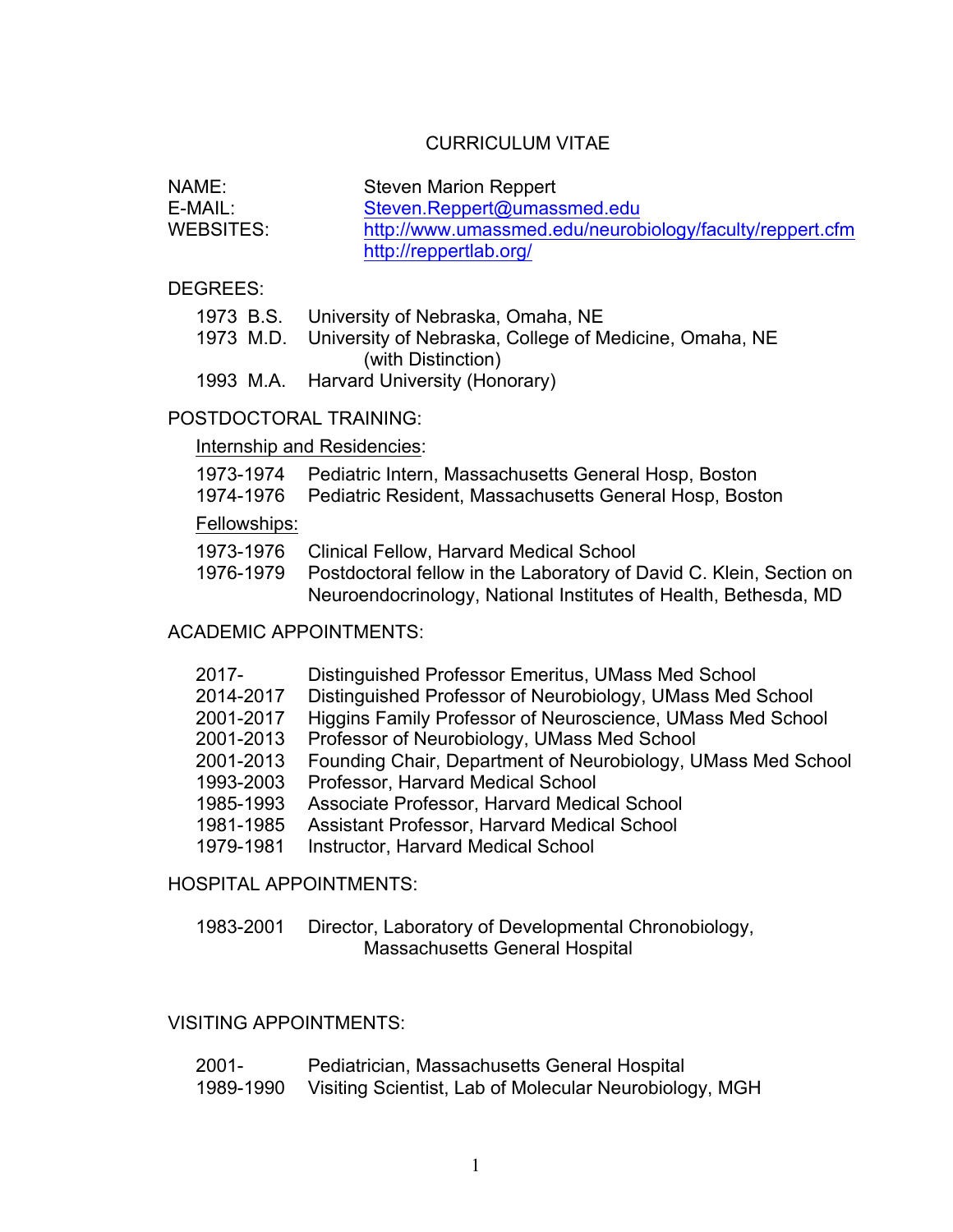#### AWARDS AND HONORS:

- 2016 Chancellor's Medal for Distinguished Scholarship, UMass Med
- 2014- Distinguished Professor of Neurobiology, UMass Med School
- 2013 *Doctor honoris causa* (honorary doctorate) University of South Bohemia
- 2012 G.J. Mendel Honorary Medal for Merit in Biological Sciences from the Academy of Sciences of the Czech Republic
- 2011 Elected fellow, American Association for the Advancement of Science 2010- CAnMove, Scientific Advisory Board
- 2001-2017 Higgins Family Professor of Neuroscience, UMass Med School
- 2002-2004 President, Society for Research on Biological Rhythms
- 1998 Chair, Gordon Conference on Pineal Cell Biology
- 1997-2016 *Neuron*, Associate Editor
- 1993 M.A. (honorary), Harvard University
- 1992-2002 NIH-NICHD MERIT Award
- 1989 E. Mead Johnson Award for distinguished research
- 1987 Elected member, American Association for Clinical Investigation
- 1985-1990 Established Investigator, American Heart Association
- 1981-1983 Basil O'Connor Early Scholar Award
- 1981-1984 Charles A. King Trust Research Fellow, Medical Foundation Inc
- 1980 Charles H. Hood Foundation Award
- 1973 M.D. with Distinction
- 1973 Alpha Omega Alpha Honor Medical Society

## HONORIFIC LECTURES/LECTURESHIPS (**since 2000**)

- 2016 Keynote Address, UMassMed Annual Research Retreat
- 2015 Special Lecture, Society of Neuroscience Meeting, Chicago
- 2012 Presidential Symposium, Society for Research on Biological Rhythms
- 2012 Plenary Talk, 53<sup>rd</sup> Annual Drosophila Research Conference, Chicago
- 2012 Keynote Speaker, 2<sup>nd</sup> Annual Symposium in Brain, Behavior & Evolution, U of Texas at Austin
- 2011 The John G. Nicholls Endowed Lecture, Marine Biological Labs, Woods Hole
- 2010 UT San Antonio, Inaugural Keynote Lecture at graduate student retreat, Dept of Physiology
- 2010 Dupont Lecture on Invertebrate Neurobiology, U of Arizona
- 2010 Keynote Lecture, 15<sup>th</sup> Annual Symposium on Biotechnology Education, Museum of Science, Boston
- 2009 Inaugural Lecture, Mexican Society for Physiology, Morelia
- 2009 Plenary Lecture, European Pineal & Biological Rhythms Society Meeting, Strasburg
- 2006 NICHD Pioneer in Circadian Biology Lecture, NIH, Bethesda
- 2006 Mayer Lecture, Wellesley College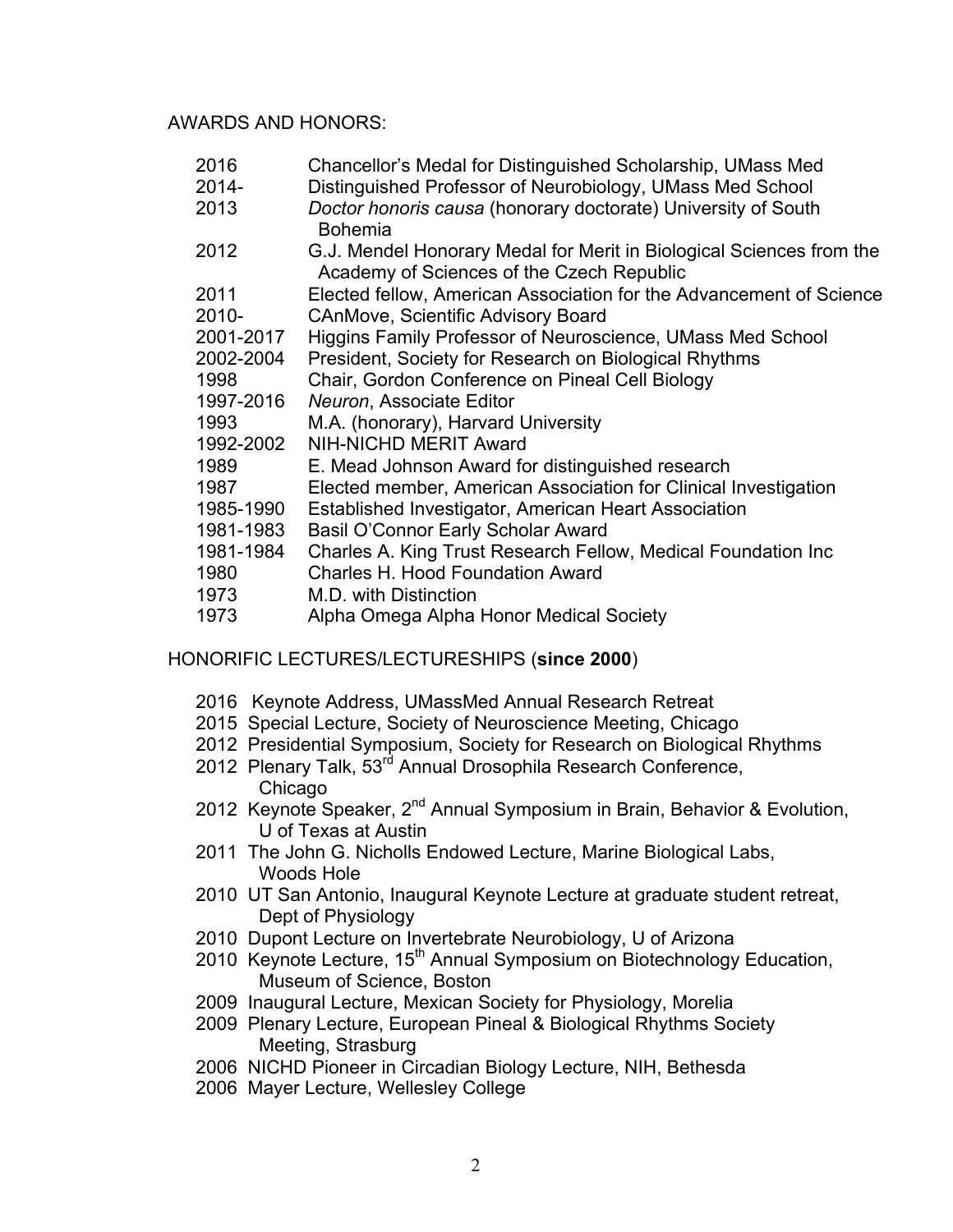- 2005 Plenary Lecture, European Pineal & Biological Rhythms Society Meeting, Frankfurt
- 2005 Vanderbilt University MSTP Physician-Scientist Special Lecture
- 2004 Keynote Lecture, Behavior Club Symposium, Tufts University
- 2004 Featured Lecture, Hood Foundation Research Symposium, Boston
- 2004 Special Lecture, Society for Neuroscience Annual Meeting, San Diego
- 2004 Green College Thematic Lectureship, Images of the Cell, U of British Columbia
- 2004 Helen Jones Memorial Lecture, Massachusetts General Hosp
- 2002 Plenary Lecture, European Pineal & Biological Rhythms Society Meeting, **Scotland**
- 2002 Dolan Boyd Pritchett Memorial Lecture, U Penn, Dept Pharmacology
- 2000 Lecturer at Inaugural Symposium. Dept of Genetics, Dartmouth Medical **School**
- 2000 Plenary Lecture, FENS 2000, Brighton England

#### RESEARCH GRANTS (**as Principal Investigator**):

| 2010-2014 | AFOSR FA9550-10-1-0480                                          |
|-----------|-----------------------------------------------------------------|
| 2009-2011 | NIH R01 GM086794-02S1                                           |
| 2008-2012 | NIH R01 GM086794                                                |
| 2003-2008 | <b>NIH R01 NS047141</b>                                         |
| 2003-2009 | <b>NIH R01 NS39303</b>                                          |
| 1998-2001 | <b>NIH R01 GM55820</b>                                          |
| 1997-2000 | Research Grant of International Human Frontiers Science Program |
| 1994-2000 | Sponsored Research Agreement, Bristol-Myers Squibb              |
| 1993-1999 | AFOSR F49620-97-1-004                                           |
| 1992-1993 | <b>Grant from Gensia Pharmaceuticals</b>                        |
| 1990-2000 | <b>NIH R01 DK42125</b>                                          |
| 1990      | <b>Grant from Whitby Research</b>                               |
| 1986-1989 | NIH R01 AM38116                                                 |
| 1986-1987 | Grant-In-Aid, American Heart Assoc                              |
| 1985-1990 | Established Investigatorship, American Heart Assoc              |
| 1984-1988 | Basic Research Grants, March of Dimes                           |
| 1983-1986 | <b>NIH R01 NS18755</b>                                          |
| 1981-2002 | NIH R01 HD14427 – converted to R27 MERIT Award last 10 yrs      |
| 1981-1985 | Basil O'Connor Early Scholar Award, Natl Fnd March of Dimes     |
| 1981-1983 | <b>Charles King Trust Fellowship</b>                            |
| 1980      | <b>Milton Fnd</b>                                               |
| 1980      | Charles H. Hood Fnd                                             |

#### PATENTS (**as Principal Inventor**):

Pat. no. 5,516,894 A2b-Adenosine Receptor and Related Molecules and Methods Pat. no. 5,856,124 DNA Encoding High-Affinity Melatonin Receptors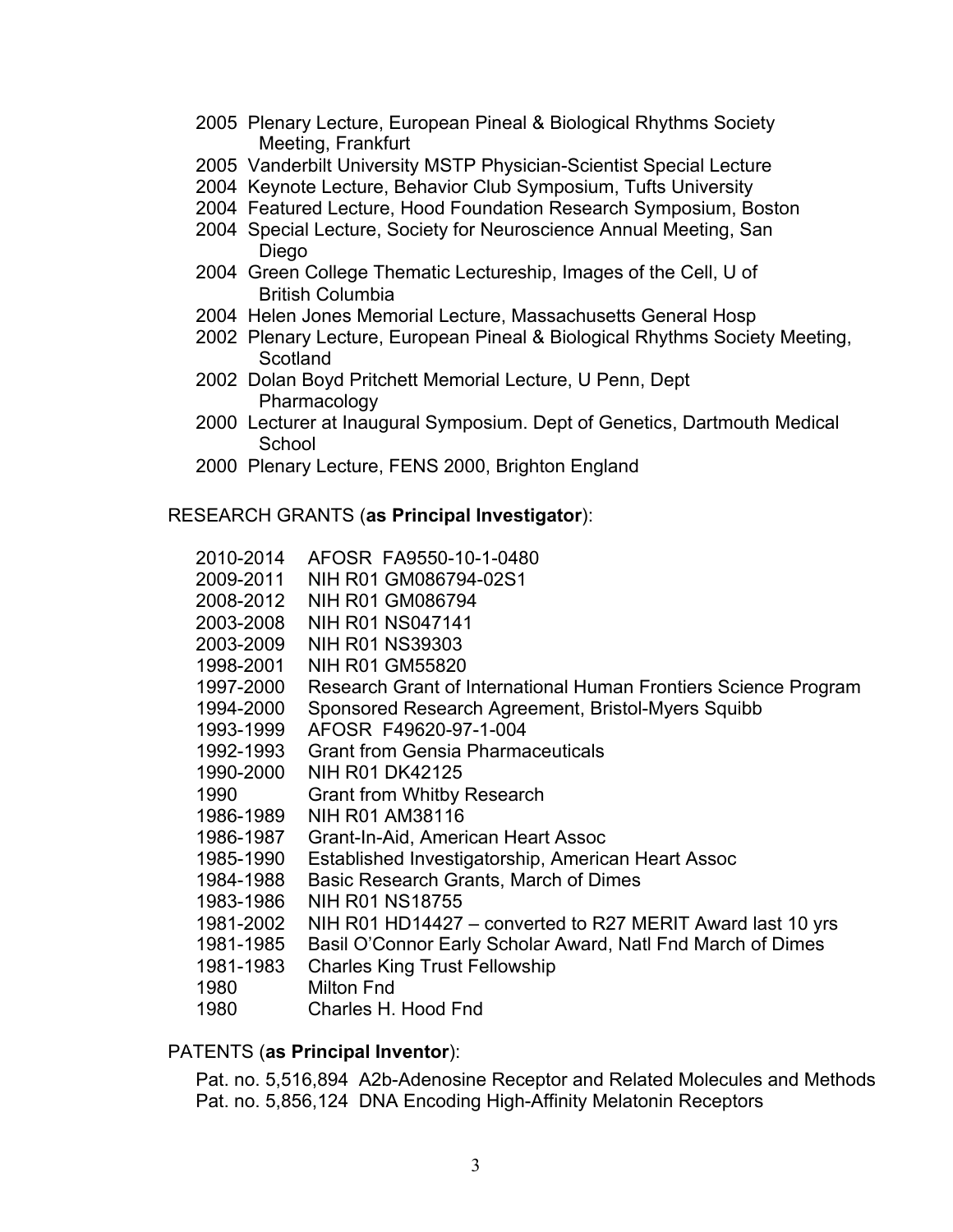Pat. no. 5,889,177 Melatonin 1A Receptor Gene Regulatory Regions and Uses Thereof

Pat. no. 6,037,131 Melatonin 1a Receptor Gene Regulatory Regions and Uses **Thereof** 

Pat. no. 6.326,526 Melatonin Receptor-Deficient Mice and Uses Thereof

Pat. no. 6,475,744 Methods for Identifying Compounds Which Modulate Circadian Rhythms

Pat. no. 7,081,349 High-affinity melatonin receptor and uses thereof

## INVITED SYMPOSIA/SEMINARS (**Since 2000**)

2000 Dept of Genetics, U of Utah Dept of Biochemistry, McMaster U Florida State University Rushton Symposium on Biological Clocks, Keystone Symposium, Genetic Basis of Brain Development and Dysfunction, Taos Institute for Biomolecular Science, U South Florida, GC Pineal Cell Biology, Cambridge Royal Society Seminar on The Measurement of Time, London Graduate Student Invited Speaker, Dept of Neurobiology, Yale

- 2001 Annenberg Center, Sleep Disorders Conference, Ranco Mirage, CA UMass Boston, Dept of Biology Seminar Keystone Symposium on Molecular Clocks, Tahoe City
- 2002 NIH Neuroscience Series, NINDS, Bethesda Society for Research on Biological Rhythms, Amelia Island GC Pineal Cell Biology, Ventura
- 2003 Baylor School of Medicine, Dept of Genetics MBL lecture, Woods Hole Mosbacher Kollooquim, The Rhythm of Live: Molecular Mechanisms of Circadian Clocks, Mosbach Germany GC Chronobiology, Barga, Italy
- 2004 St. Jude Children's Research Hospital, Basic Science Talk UCSF, Program in Neuroscience Seminar U of Providence, Biology Dept Pineal Cell Biology GC, Oxford
- 2005 Massachusetts General Hosp, Dept Molecular Biology Women's Health Research Institute at Wyeth Research, Merck Research Laboratories, West Point, PA Yale, Dept of Cellular and Molecular Physiology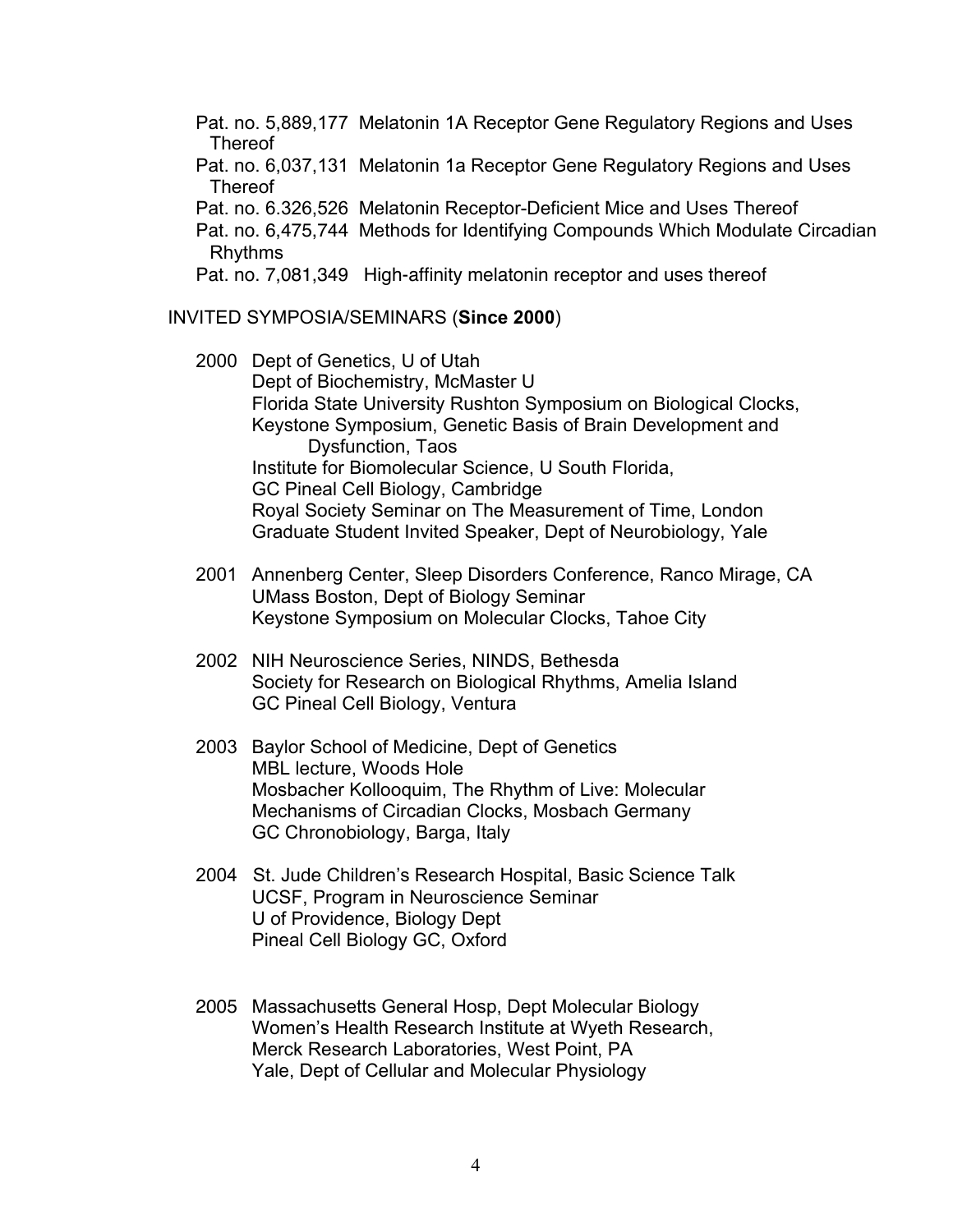RCMI Symposium on Molecular approaches to Brain Function, City College, City University of NY, Dept of Biology

- 2006 International Symposium on Insect Genetics and Genomics, Hyderabad, India Pineal Cell Biology Gordon Conference, Buellton, CA U of New Hampshire, Zoology Dept Society for Research on Biological Rhythms, Invited speaker, Sandestin, Tufts University, Neuroscience Seminar Series UNC seminar, Dept Mol Biol
- 2007 U Illinois Urbana, Dept Entomology Boston U, Biology Dept WWF forum on monarch butterfly conservation, Morelia, Mexico HHMI Janelia Farms Symposium on Visual Processing in Insects Cold Spring Harbor Symposium on Clocks and Rhythms UC Irvine, Dept of Ecology and Evolutionary Biology
- 2008 Society for Research on Biological Rhythms, Invited speaker, Sandestin, GC Neuroethology, Breaking news in insect neuroethology talk, Oxford McGuire Center for Lepidoptera and Biodiversity, Gainesville, FL UMass Medical School Research Retreat, Plenary talk, Woods Hole Yale University, Dept of Ecology and Evolutionary Biology U Virginia, Dept Biology, Grad Student invited speaker
- 2009 Royal Society Special Lecture on magnetoreception, London The 11<sup>th</sup> International Symposium on Spin and Magnetic Field Effects in Chemistry and Related Phenomena, Ontario UMass Amherst, Entomology Departmental Seminar Evolution of vision workshop, Foundation des Treilles, France
- 2010 Clark University, Dept of Biology seminar Brandeis University, Dept Biology Seminar NIH/NIDDK Circadian Workshop, Bethesda CIG Symposium on "Sensing the environment", Lausanne GC on Visual System Development, Barga, Italy. Program in Gene Function and Expression, UMass Med School Harvard Brain Science Center Washington University St. Louis, Dept Biology seminar. CAnMove Centre and Vision Group, U of Lund, Sweden
- 2011 Dept of Biology, U of North Carolina, Chapel Hill CAnMove talk, U Lund, Sweden Stanford Institute for Neuro-Innovation&Translational Neuroscience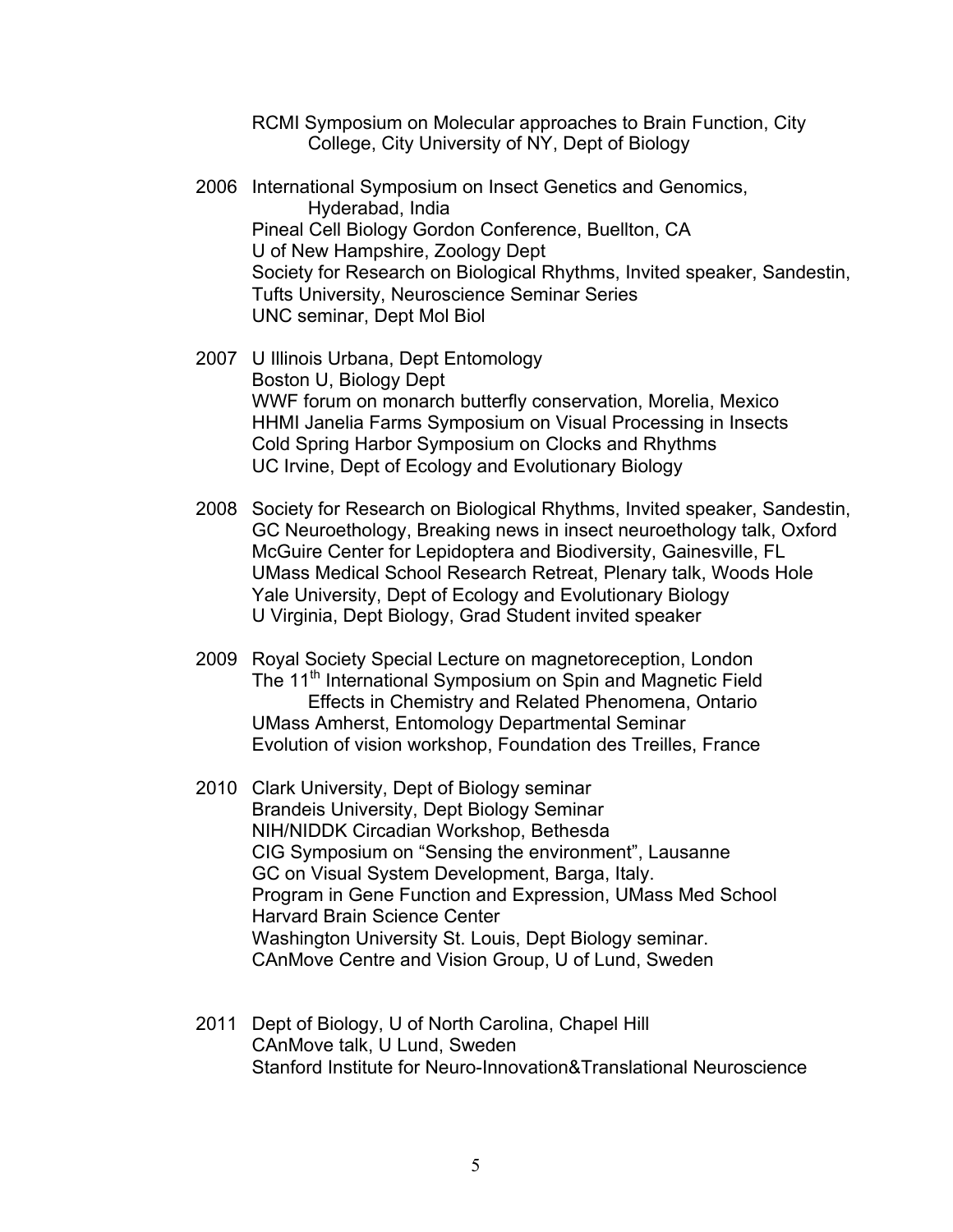- 2012 GC on Photosensory Receptors & Signal Transduction, Galveston,Texas Program in Molecular Medicine, UMass Med School U of Texas at Austin, Section on Integrative Biology Baylor Medical Center, Houston, Neuroscience U of Notre Dame, Dept of Biological Sciences Cambridge Neuroscience, U of Cambridge, UK European Clock Club, Keynote speaker, U of Edinburgh, UK U of Leicester, Genetics Dept, UK Small brains, Big ideas, Santiago, Chile (Outreach & Seminar Talks) Case Western Reserve, Neuroscience & Biology North Carolina State Keck Center Distinguished Speaker
- 2013 SICB Symposium, San Francisco Cell Biology Seminar, UMass Medical School UC Davis, Dept Entomology Seminar Vienna BioCenter Seminar, Vienna Faculty of Science, U of South Bohemia Czech Academy of Sciences, Institute of Organic Chemistry and Biochemistry of the Academy of Sciences, Prague Czech Academy of Sciences, Institute of Physiology, Prague Physics-Biology Colloquium, U of Miami Janelia Conference: Sensory Signaling in Model Organisms Champalimaud Neuroscience Symposium, Lisbon, Portugal Vanderbilt U, Dept of Biology Cornell U, Dept of Ecology and Evolutionary Biology
- 2014 U of Washington, Dept of Pharmacology EMF Trust Workshop, London UCSD Center for Chronobiology Symposium U of Illinois, Urbana-Champaign, Dept of Entomology International Conference on the Biology of Butterflies (Keynote talk), Turku, Finland Harvard Medical School, Dept of Neurobiology UMass Boston, Dept of Biology
- 2015 Arizona State, School of Life Sciences CAnMove talk, U Lund, Sweden MIT, Molecular and Cellular Neuroscience Seminar Wild Clocks, Wadden Island of Texel, the Netherlands U of Kentucky, Dept of Entomology
- 2016 U of Utah, Dept of Biology Plenary Lecture, UMassMed Research Retreat
- 2017 GC on Animal Movement, Ventura, CA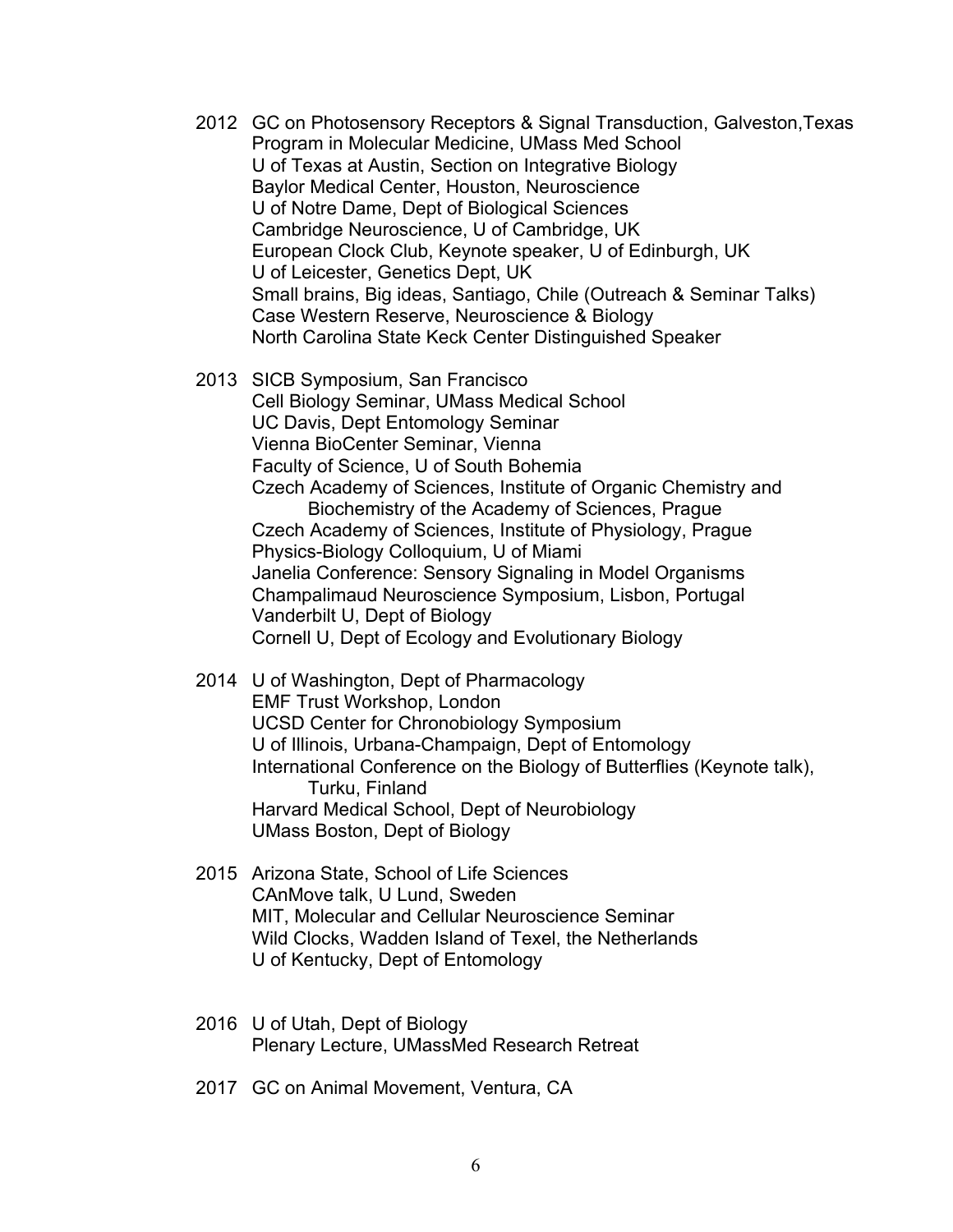GC on Neuroethology, Switzerland European Society for Evolutionary Biology, Groningen, The Netherlands Ascona Meeting on Neural Circuits, Ascona, Switzerland U of Indiana, Dept of Biology UVA, Dept of Biology UConn, Dept of Neurobiology

2018 Salk-IPSEN Symposium

# **SYNOPSIS OF MAJOR RESEARCH CONTRIBUTIONS**

#### *- Defined the field of fetal circadian clocks using physiological, metabolic and molecular techniques.*

- Reppert SM, Schwartz WJ. Maternal coordination of the fetal biological clock in utero. *Science* 1983; 220:969-971.
- Reppert SM, Schwartz WJ. The suprachiasmatic nuclei of the fetal rat: Characterization of a functional circadian clock using [14C]-labeled deoxyglucose. *J Neurosci* 1984; 4:1677-1682.
- Reppert SM, Schwartz WJ. The maternal suprachiasmatic nuclei are necessary for maternal coordination of the developing circadian system. *J Neurosci* 1986; 6:2724-2729.
- Weaver DR, Rivkees SA, Reppert SM. D1-dopamine receptors activate c-fos expression in the fetal biological clock. *Proc Natl Acad Sci USA* 1992; 89:9201-9204.

*- Cloned a family of G-protein coupled receptors for the pineal hormone melatonin in mice, humans, birds and zebrafish. Designed gene targeting strategies for the two mouse receptors and reported results of functional studies. Melatonin has been used to treat jet lag and sleep disorders to which the cloning of the mammalian receptors has contributed.*

- Ebisawa T, Karne S, Lerner MR, Reppert SM. Expression cloning of a high-affinity melatonin receptor for *Xenopus* dermal melanophores. *Proc Natl Acad Sci USA* 1994; 91:6133-6137.
- Reppert SM, Weaver DR, Ebisawa T. Cloning and characterization of a mammalian melatonin receptor that mediates reproductive and circadian responses. *Neuron* 1994; 13:1177-1185.
- Reppert SM, Godson C, Mahle CD, Weaver DR, Slaugenhaupt SA, Gusella, JF. Molecular characterization of a second melatonin receptor expressed in human retina and brain: The Mel1b-melatonin receptor. *Pro Natl Acad Sci USA* 1995; 92, 8734-8738.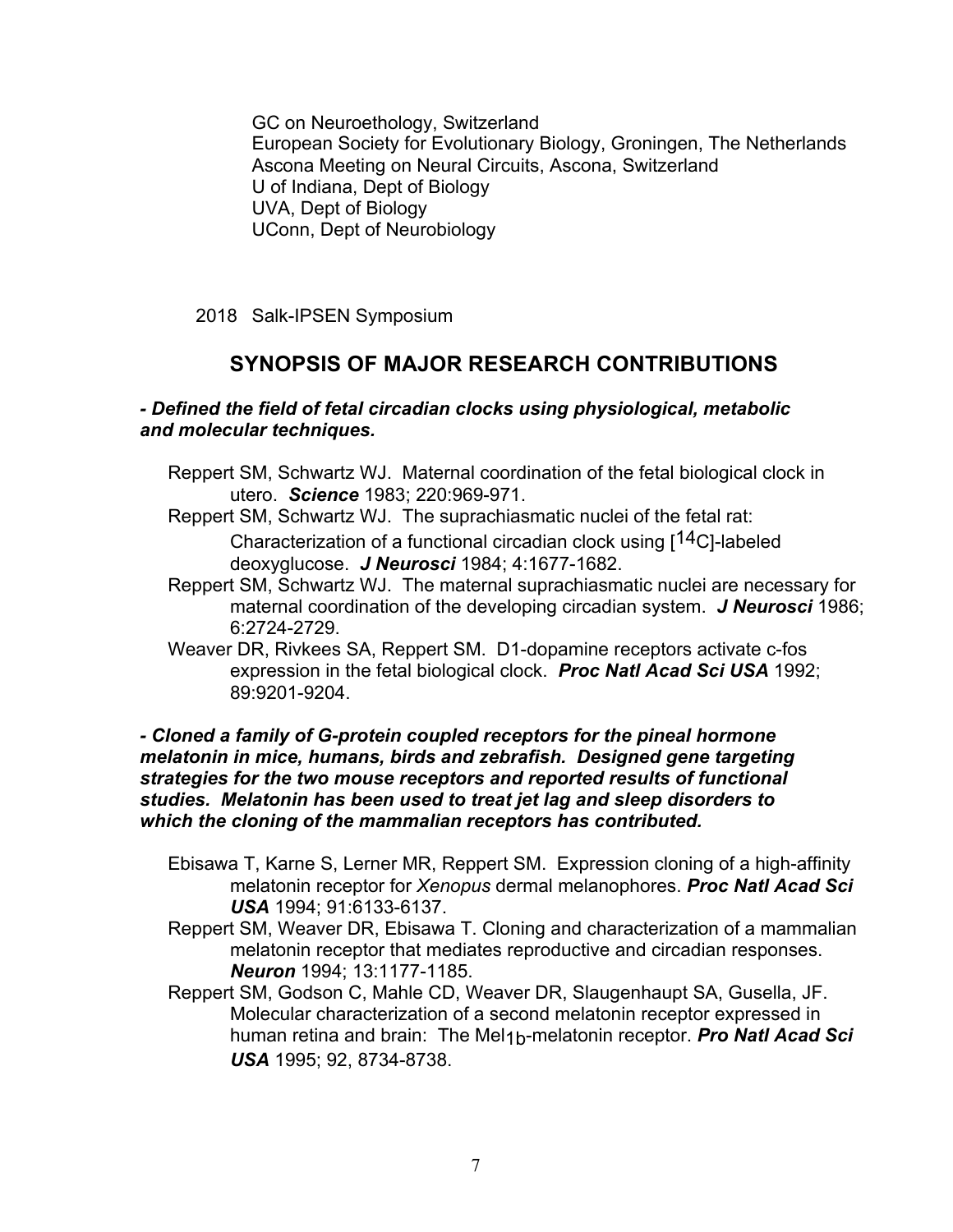- Reppert SM, Weaver DR, Godson C, Cassone VM, Kolakowski, LF. Melatonin receptors are for the birds: Molecular analysis of two receptor subtypes differentially expressed in chick brain *Neuron* 1995; 15, 1003-1015.
- Reppert SM, Weaver DR, Mahle CD, Kolakowski, LF. Cloning of a melatoninrelated receptor from human pituitary. *FEBS Lett* 1996; 386, 219-224.
- Roca AL, Godson C, Weaver DR, Reppert SM. Structure, characterization and expression of the gene encoding the mouse Mel<sub>1a</sub> melatonin receptor. *Endocrinology* 1996; 137, 3469-3477.
- Weaver DR, Liu C, Reppert SM. Nature's knockout: The Mel<sub>1b</sub> melatonin receptor is not necessary for reproductive and circadian responses in the Siberian hamster *Mol Endocrinol* 1996; 10, 1478-1487.
- Liu C, Weaver DR, Jin X, Shearman LP, Pieschl RL, Gribkoff VK, Reppert SM. Molecular dissection of two distinct actions of melatonin on the suprachiasmatic circadian clock. *Neuron* 1997; 19, 91-102.

#### *- Discovered that the circadian clock mechanism in the mammalian suprachiasmatic nucleus (SCN), the site of the master brain clock, is cell autonomous (i.e., contained within single cells), using clever electrophysiological approach for monitoring individual neurons in culture*.

- Welsh DK, Logothetis DE, Meister M, Reppert SM. Individual neurons dissociated from rat suprachiasmatic nucleus express independently phased circadian firing rhythms. *Neuron* 1995; 14:697-706.
- Liu C, Weaver DR, Strogatz SH, Reppert SM. Cellular construction of a circadian clock: period determination in the suprachiasmatic nuclei. *Cell* 1997; 91, 855-860.
- Liu C, Reppert SM. GABA synchronizes clock cells within the suprachiasmatic circadian clock. *Neuron* 2000; 25, 123-128.

# *- Presented the "breakout" sequence of the clock gene period in silkmoth, which aided the initial cloning of mammalian Period homologs.*

Reppert SM, Tsai T, Roca A, Sauman I. Cloning of a structural and functional homolog of the circadian clock gene *period* from the giant silkmoth *Antheraea pernyi*. *Neuron* 1994; 13:1167-1176.

# *- Defined the functions of clock genes which encode PERIOD2 and PERIOD3 in the mouse clockwork.*

- Shearman, LP, Zylka MJ, Weaver DR, Kolakawski Jr LF, Reppert SM. Two *period* homologs: Circadian oscillations and photic regulation in the suprachiasmatic nuclei. *Neuron* 1997; 19, 1261-1269.
- Zylka MJ, Shearman LP, Weaver DR, Reppert SM. Three period homologs in mammals: Differential light regulation in the suprachiasmatic circadian clock and oscillating transcripts outside of brain. *Neuron* 1998; 20, 1103-1110.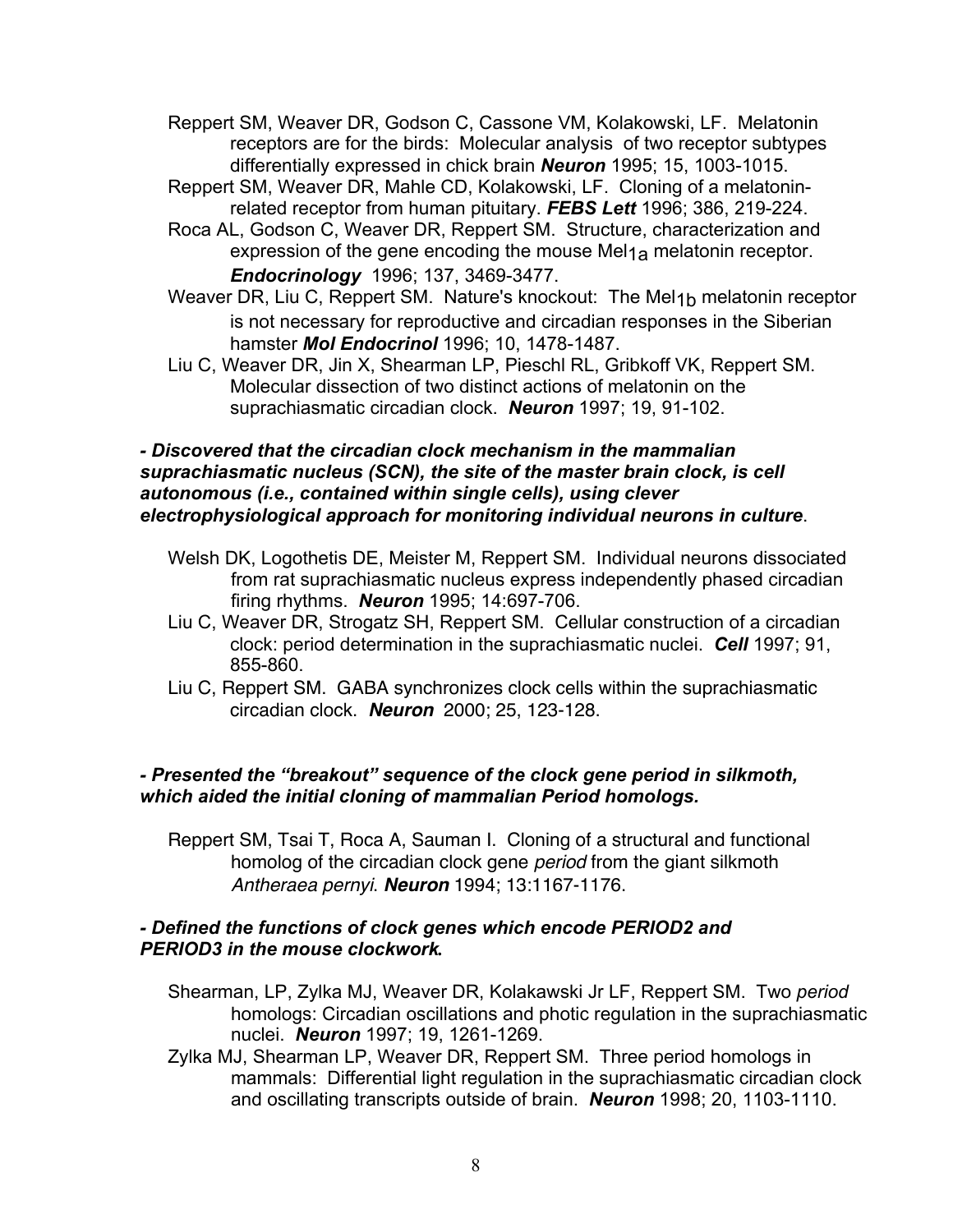Bae K, Jin X, Maywood ES, Hastings MH, Reppert SM, Weaver DR. Differential functions of mPer1, mPer2 and mPer3 in the SCN circadian clock. *Neuron* 2001; 30, 525-536.

## *- Defined a general molecular mechanism used for regulating clockcontrolled genes in mammals.*

Jin X, Shearman LP, Weaver DR, Zylka MJ, De Vries GJ, Reppert SM. A molecular mechanism regulating rhythmic output from the suprachiasmatic circadian clock. *Cell* 1999; 96, 57-68.

# *- Discovered the function of CRYPTOCHROMES, as essential clock genes, within the mammalian circadian clock.*

Kume K, Zylka MJ, Sriram S, Shearman LP, Weaver DR, Jin X, Maywood ES, Hastings MH, Reppert SM. mCRY1 and mCRY2 are essential components of the negative limb of the circadian clock feedback loop. *Cell* 1999; 98, 193- 205.

# *- Defined interlocking transcriptional feedback loops in the mouse clockwork.*

Shearman LP, Sriram S, Weaver DR, Maywood ES, Chaves I, Zheng B, Kume K, Lee CC, van der Horst, GTJ, Hastings MH, Reppert SM. Interacting molecular loops in the mammalian circadian clock. *Science* 2000; 288, 1013-1019.

#### *- Described post-tranlational mechanisms that regulate the mammalian circadian clock by developing specific antibodies against the major mouse clock proteins and performing chromatin immunoprecipitation experiments.*

- Lee C, Etchegaray J-P, Cagampang FRA, Loudon ASI, Reppert SM. Posttranslational mechanisms regulate the mammalian circadian clock. *Cell* 2001; 197, 855-867.
- Lee C, Weaver DR, Reppert SM. Direct association between mouse PERIOD and CKIE is critical for a functioning circadian clock. *Mol Cell Biol* 2004; 24, 584- 594.

*- Defined the importance of rhythmic histone acetylation in the mammalian clockwork and proposed the existence of a "histone code" for the clockwork. A cottage industry of chromatin regulation of clock gene expression has sprung from this study.*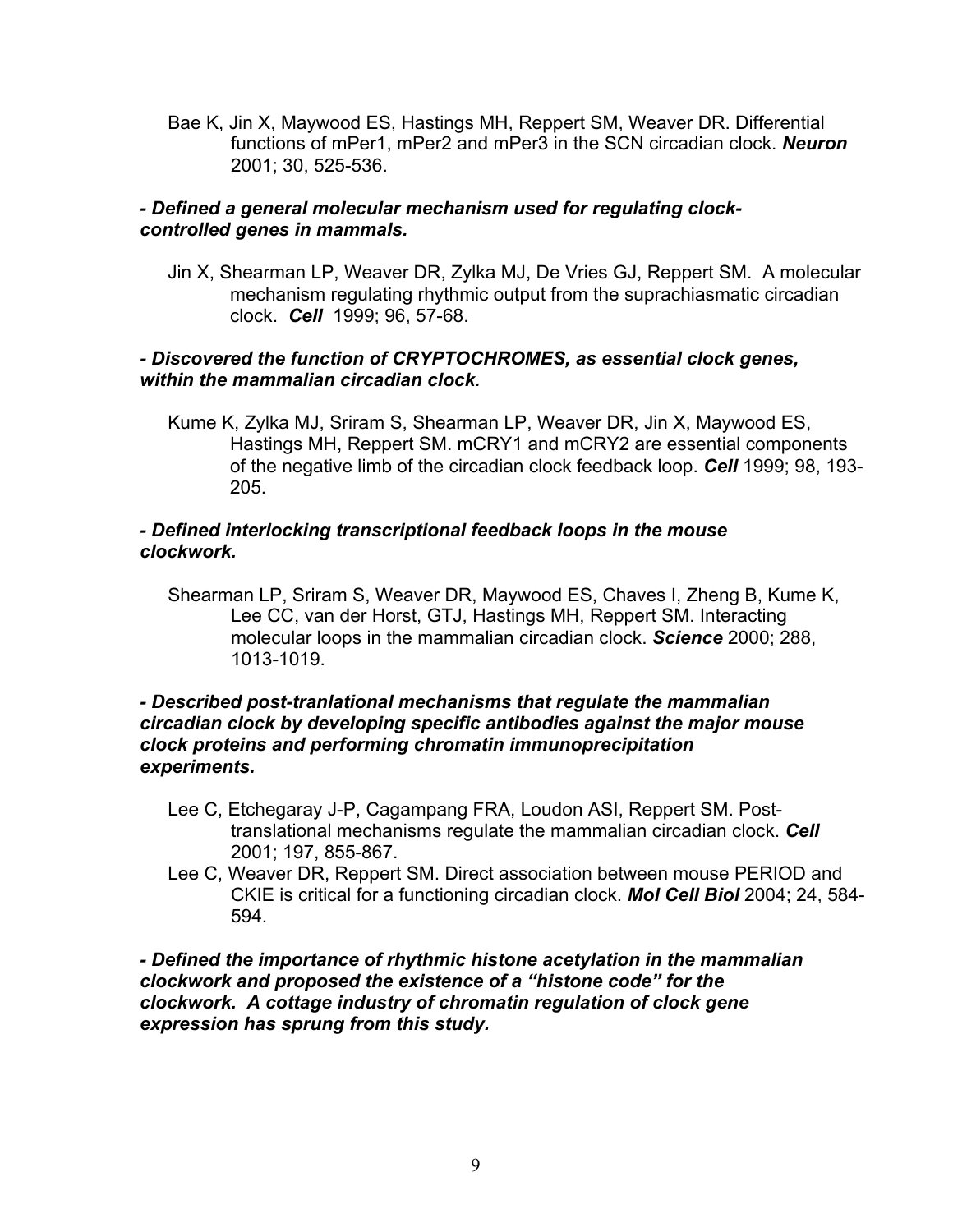Etchegaray JP, Lee C, Wade PA, Reppert SM. Rhythmic histone acetylation underlies transcription in the mammalian circadian clock. *Nature* 2003; 421, 177-182.

#### *- Showed that CLOCK and NPAS2 have overlapping roles in the suprachiasmatic circadian clock but that peripheral oscillators require CLOCK only*.

- DeBruyne JP, Noton E, Lambert CM, Maywood ES, Weaver DR, Reppert SM. A clock shock: mouse clock is not required for circadian oscillator function. *Neuron* 2006; 50, 465-477.
- DeBruyne JP, Weaver DR, Reppert SM. CLOCK and NPAS2 have overlapping roles within the suprachiasmatic circadian clock. *Nature Neurosci* 2007; 10, 543-545.
- DeBruyne JP, Weaver DR, Reppert SM. Peripheral circadian oscillators require CLOCK. *Curr Biol* 2007; 17, R538-R539.

## *- Discovered and characterized a family of vertebrate-like CRYPTOCHROMES in insects, revolutionizing the function of CRYs in nondrosophilid insects.*

- Zhu H, Yuan Q, Briscoe AD, Froy O, Casselman A, Reppert SM. The two CRYs of the butterfly. *Curr Biol* 2005; 15, R953-R954.
- Yuan Q, Metterville D, Briscoe AD, Reppert SM. Insect cryptochromes: Gene duplication and loss define diverse ways to construct insect circadian clocks. *Mol Biol Evol* 2007; 24, 948-955.

## *- Defined components of time-compensated sun compass orientation in migrating monarch butterflies.*

- Froy O, Gotter AL, Casselman AL, Reppert SM. Illuminating the circadian clock in monarch butterfly migration. *Science* 2003; 300, 1303-1305.
- Reppert SM, Zhu H, White R. Polarized light helps monarch butterflies navigate. *Curr Biol* 2004; 14, 155-158.
- Merlin C, Gegear RJ, Reppert SM. Antennal circadian clocks coordinate sun compass orientation in migratory monarch butterflies. *Science* 2009; 325: 1700-1704.
- Heinze S, Reppert SM. Sun compass integration of skylight cues in migratory monarch butterflies. *Neuron* 2011; 69, 345-358.
- Heinze S, Reppert SM. Anatomical basis of sun compass navigation I: The general layout of the monarch butterfly brain. *J Comp Neurol* 2012; 520:1599-1628.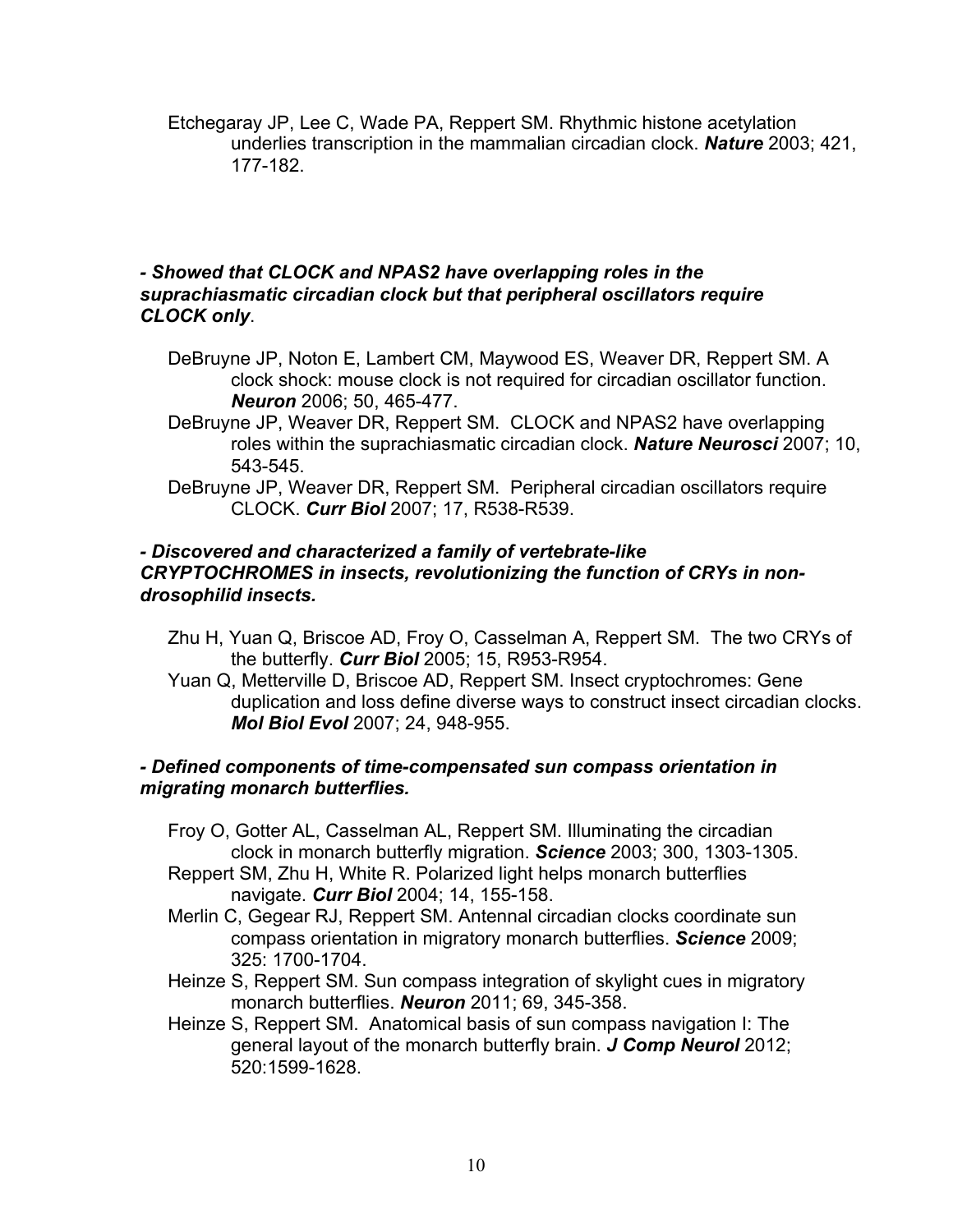- Guerra PA, Merlin C, Gegear RJ, Reppert SM. Discordant timing between antennae disrupts sun compass orientation in migratory monarch butterflies. *Nat Commun* 2012; 3:958.
- Heinze S, Florman J, Asokaraj S, el Jundi B, Reppert SM. Anatomical basis of sun compass navigation II: The neuronal composition of the central complex of the monarch butterfly. *J Comp Neurol* 2013; 521:267- 298.
- Guerra PA, Reppert SM. Coldness triggers northward flight in re-migrant monarch butterflies. *Curr Biol* 2013; 5:419-423.

## *- Discovered and defined a novel circadian clock mechanism in lepidopterans.*

- Sauman, I., Reppert SM. Circadian clock neurons in the silkmoth *Antheraea pernyi*: Novel mechanisms of *period* protein regulation. *Neuron* 1996; 17, 889-900.
- Sauman I, Briscoe AD, Zhu H, Shi D, Froy O, Stalleicken J, Yuan Q, Casselman A, Reppert SM. Connecting the navigational clock to sun compass input in monarch butterfly brain. *Neuron* 2005; 46, 457-467.
- Zhu H, Sauman I, Yuan Q, Casselman A, Emery-Le M, Emery P, Reppert SM. Cryptochromes define a novel circadian clock mechanism in monarch butterflies that may underlie sun compass navigation. *PLoS Biol*. 2008; 6, e4.

## *- Produced a brain expressed sequence tag database for monarch butterflies, performed expression profiling between summer and migratory monarchs, and initiated sequencing of monarch butterfly genome.*

- Zhu H, Casselman A, Reppert SM. Chasing migration genes: A brain expressed sequence tag resource for summer and migratory monarch butterflies (*Danaus plexippus*). *PLoS One* 2008; 3, e1293.
- Zhu H, Gegear RJ, Casselman A, Kanginakudru S, Reppert SM. Defining behavioral and molecular differences between summer and migratory monarch butterflies. *BMC Biol* 2009; 7:14.

# *- Provided first genetic evidence that cryptochrome is essential for magnetosensitivity in any animal and that both the Drosophila-type CRY and vertebrate-type CRY can mediate light-sensitive magnetosensitivity using transgenic Drosophila.*

- Gegear RJ, Casselman A, Waddell S, Reppert SM. Cryptochrome mediated light-dependent magnetosensitiivty in *Drosophila*. *Nature* 2008; 454, 1014-1018.
- Gegear RJ, Foley LE, Casselman, A, Reppert SM. Animal cryptochromes mediate magnetoreception through an unconventional photochemical mechanism. *Nature* 2010; 463, 804-807.